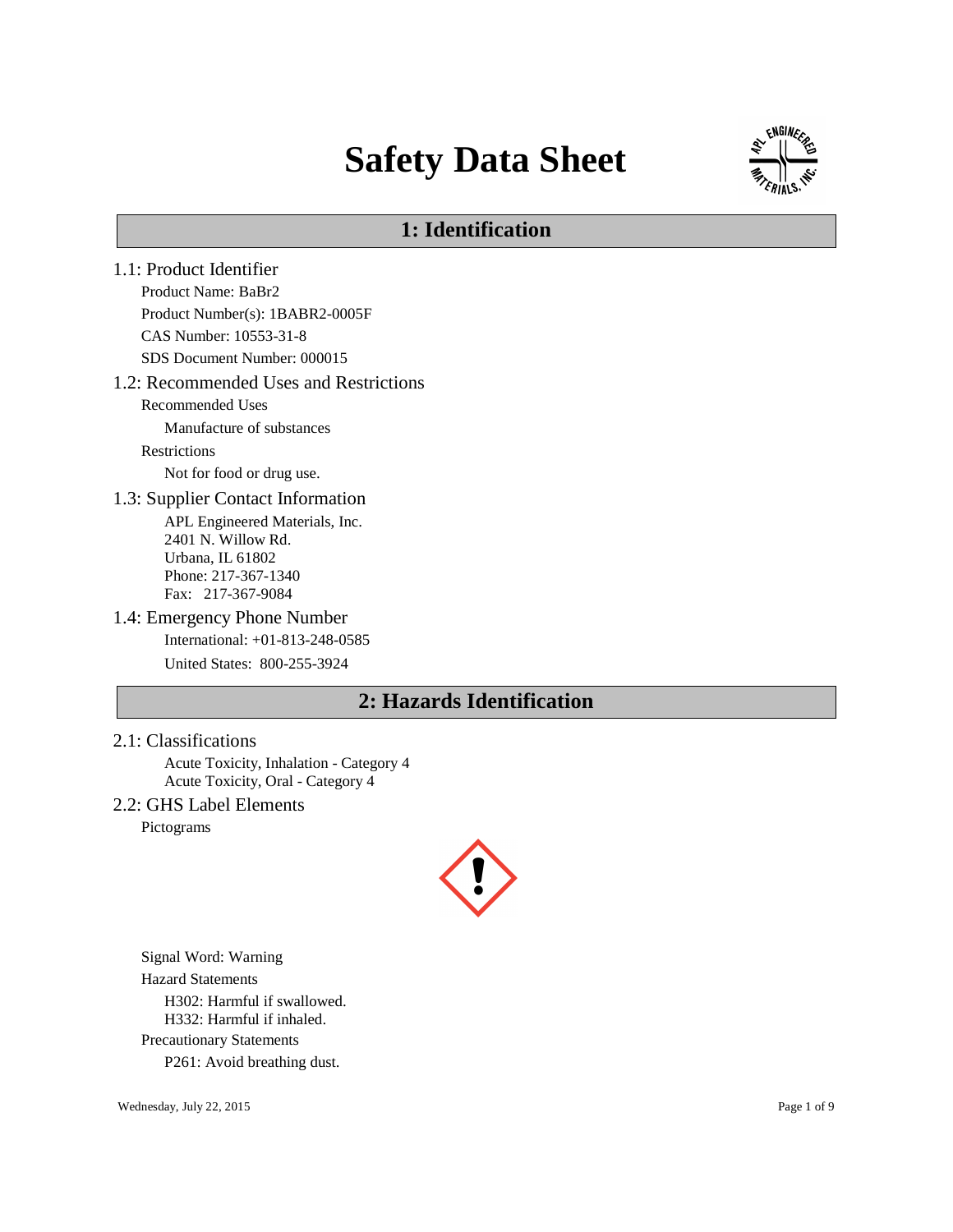P264: Wash hands thoroughly after handling.

P270: Do not eat, drink or smoke when using this product.

P271: Use only outdoors or in a well-ventilated area.

P301 + P310: IF SWALLOWED: Immediately call a POISON CENTER or doctor/physician.

P304 + P340: IF INHALED: Remove victim to fresh air and keep at rest in a position comfortable for breathing.

P312: Call a POISON CENTER or doctor/physician if you feel unwell.

P330: Rinse mouth.

P501: Dispose of contents/container to licensed disposal facility.

2.3: Hazards Not Otherwise Classified or Not Covered by GHS None.

2.4: Amount(s) of substances with unknown toxicity

None

# **3: Composition/Information on Ingredients**

| $3.1:$ Ingredient               |     |       | .Weight% .Formula .CAS Number .Mol Wt .EC Number |        |           |
|---------------------------------|-----|-------|--------------------------------------------------|--------|-----------|
| BaBr <sub>2</sub>               | 100 | BaBr2 | 10553-31-8                                       | 297.14 | 234-140-0 |
| 3.2: Other Hazardous components |     |       |                                                  |        |           |
| none                            |     |       |                                                  |        |           |

- 3.3: Trade Secret Disclaimer
- none
- 3.4: Synonyms

Barium Bromide Barium (II) bromide

# **4: First Aid Measures**

#### 4.1: First Aid

#### General

Consult with physician and provide this Safety Data Sheet

Remove person from area of exposure and remove any contaminated clothing

In contact with eyes

Flush eyes with plenty of water for at least 15 minutes, occasionally lifting the upper and lower eyelids. Seek medical attention if irritation develops or persists

In contact with skin

Wash thoroughly with soap and plenty of water. Remove all contaminated clothing for proper laundering. Seek medical attention if irritation develops or persists.

If swallowed

If conscious and alert, rinse mouth and drink 2-4 cupfuls of water. Never give anything by mouth to an unconscious person. Do NOT induce vomiting. Get medical aid.

If inhaled

Remove from exposure to fresh air immediately. If breathing is difficult, give oxygen. Get medical aid. If breathing has ceased apply artificial respiration using oxygen and a suitable mechanical device such as a bag and a mask.

4.2: Most important symptoms and effects; acute and delayed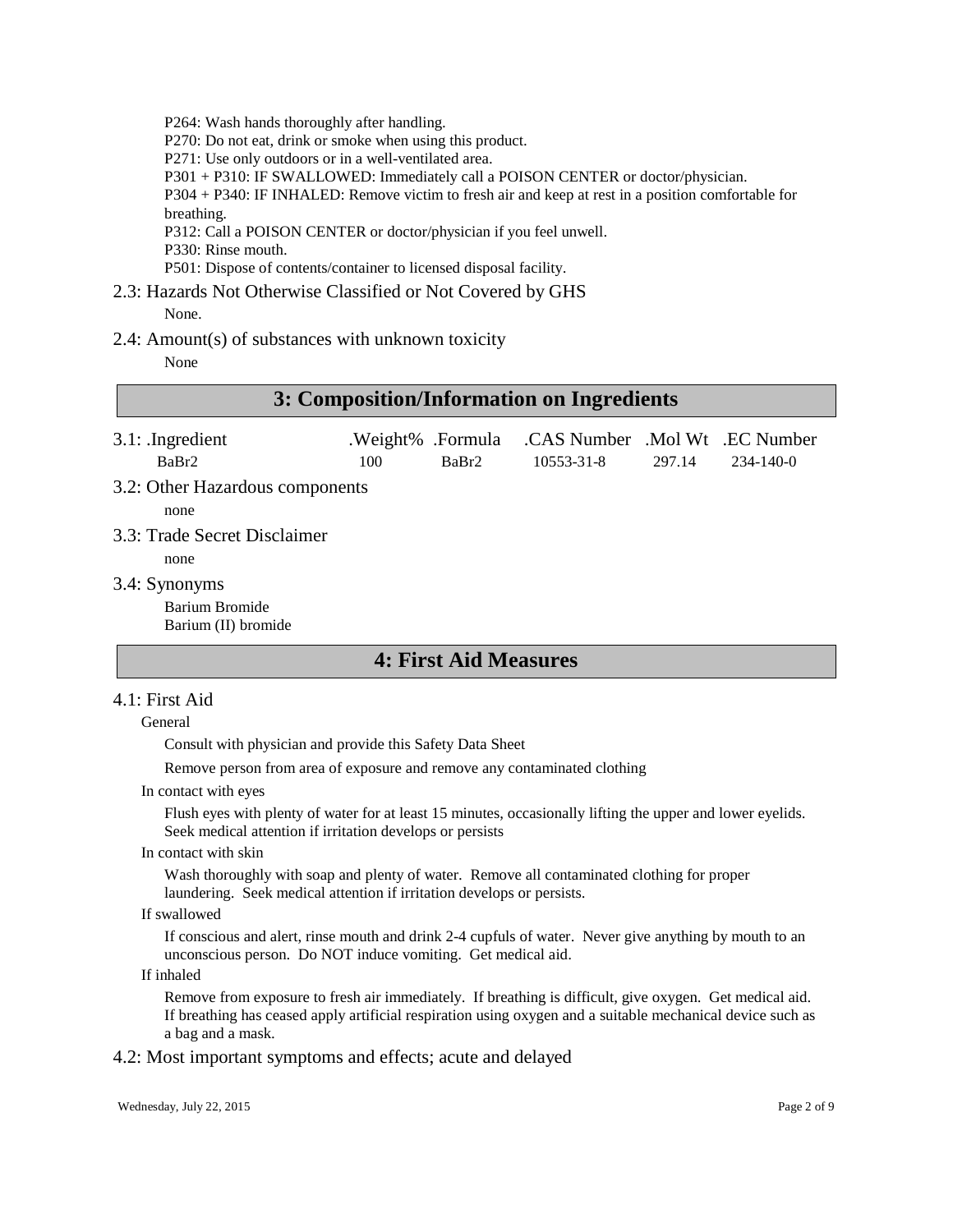Stomach irregularities based on human evidence. Harmful if swallowed. Harmful if inhaled

4.3: Indication of any immediate medical attention and special treatment needed no data available

# **5: Fire Fighting Measures**

5.1: Fire extinguishing media dry chemical carbon dioxide

water or alcohol-resistant foam

5.2: Specific hazards arising from the substance or mixture

hydrobromic acid and hydrobromic acid fumes

barium oxide

5.3: Special protective equipment and precautions for firefighters.

Wear self contained breathing apparatus for fire fighting if necessary

# **6: Accidental Release Measures**

6.1: Personal precautions, protective equipment, and emergency procedures.

Avoid dust formation.

Avoid breathing dust.

For personal protection see section 8.

Evacuate personnel to safe areas.

Use personal protective equipment.

Ensure adequate ventilation.

## 6.2: Methods and materials for containment and cleaning up.

Sweep up and shovel.

Keep in suitable, closed containers for disposal.

## 6.3: Environmental precautions

Do not let product enter drains.

## 6.4: Disposal

Dispose of in accordance with local regulations.

See section 13.

# **7: Handling and Storage**

# 7.1: Precautions for safe handling

Avoid formation of dust and aerosols.

Provide appropriate exhaust ventilation at places where dust is formed.

Avoid contact with skin and eyes.

See precautionary statements in section 2.2.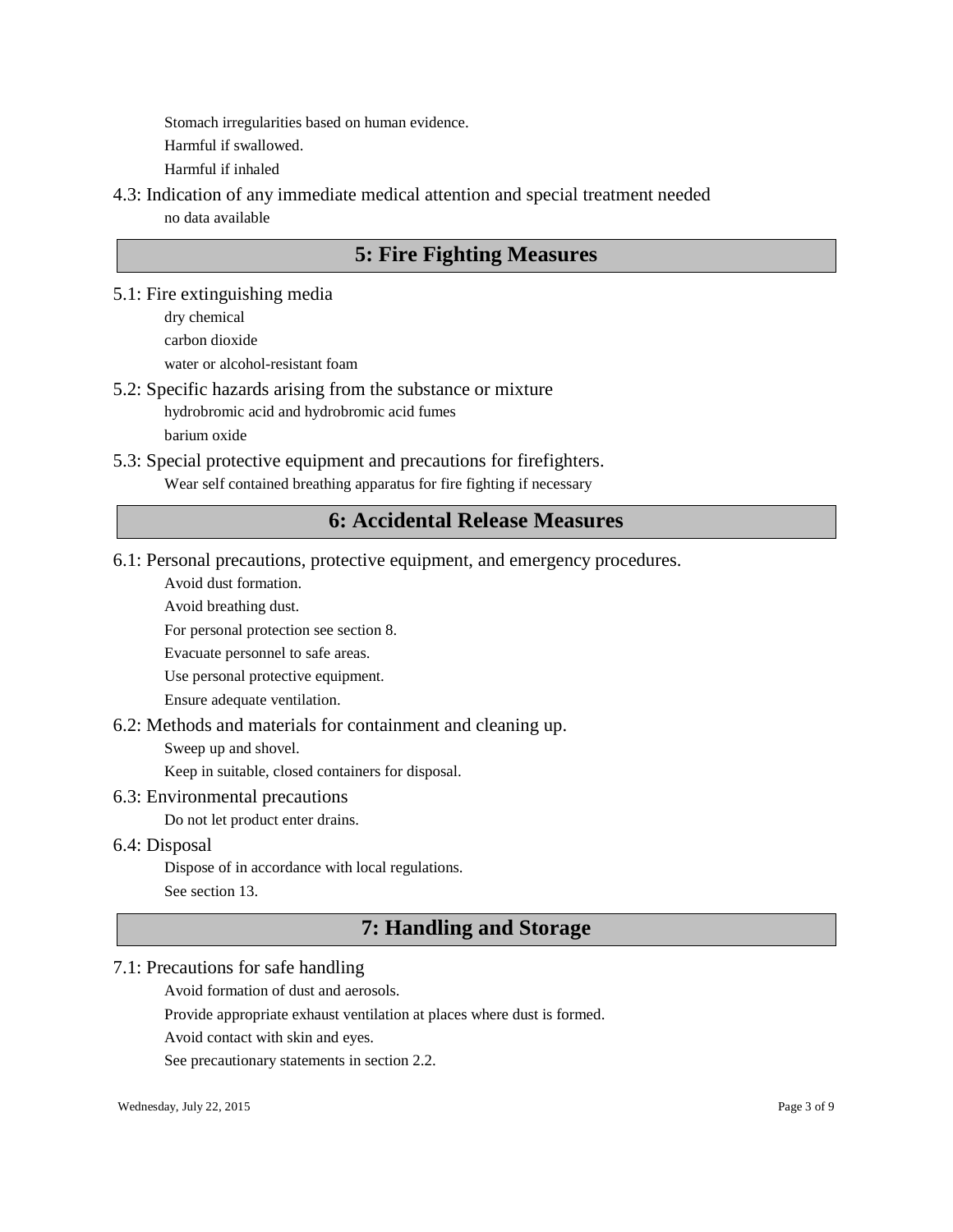#### 7.2: Conditions for safe storage

Store in a dry and well-ventilated place.

Store away from moisture.

Store under inert gas.

Keep container tightly closed.

# 7.3: Incompatibilities

oxidizing agents

acids

# **8: Exposure Controls/Personal Protection**

# 8.1: Control parameters

OSHA permissible exposure limit (PEL)

0.5 mg/m3 (TWA) (as Ba)

ACGIH threshold limit value (TLV)

0.5 mg/m3 (as Ba)

NIOSH recommended exposure limit (REL)

0.5 mg/m3 (as Ba)

# 8.2: Engineering controls

Facilities storing or utilizing this material should be equipped with an eyewash facility and a safety shower Use adequate ventilation to keep airborne concentrations low

## 8.3: Personal protective equipment

## Eyes

Wear appropriate protective eyeglasses or chemical safety goggles as described by OSHA's eye and face protection regulations in 29 CFR 1910.133 or European Standard EN166

## Skin

Wear appropriate, chemical-resistant protective gloves to prevent skin exposure.

Clothing

Wear appropriate protective clothing to prevent skin exposure

#### Respirator

Follow the OSHA respirator regulations found in 29CFR 1910.134 or European Standard EN 149. Always use a NIOSH or European Standard EN 149 approved respirator when necessary

# **9: Physical and Chemical Properties**

# 9.a: Appearance

State: solid

Form: powder or spheres

Color: white

# 9.b: Odor: no data available

## 9.c: Odor threshold: no data available

# 9.d: pH: no data available

9.e: Melting point / freezing point: 857 °C (1,575 °F)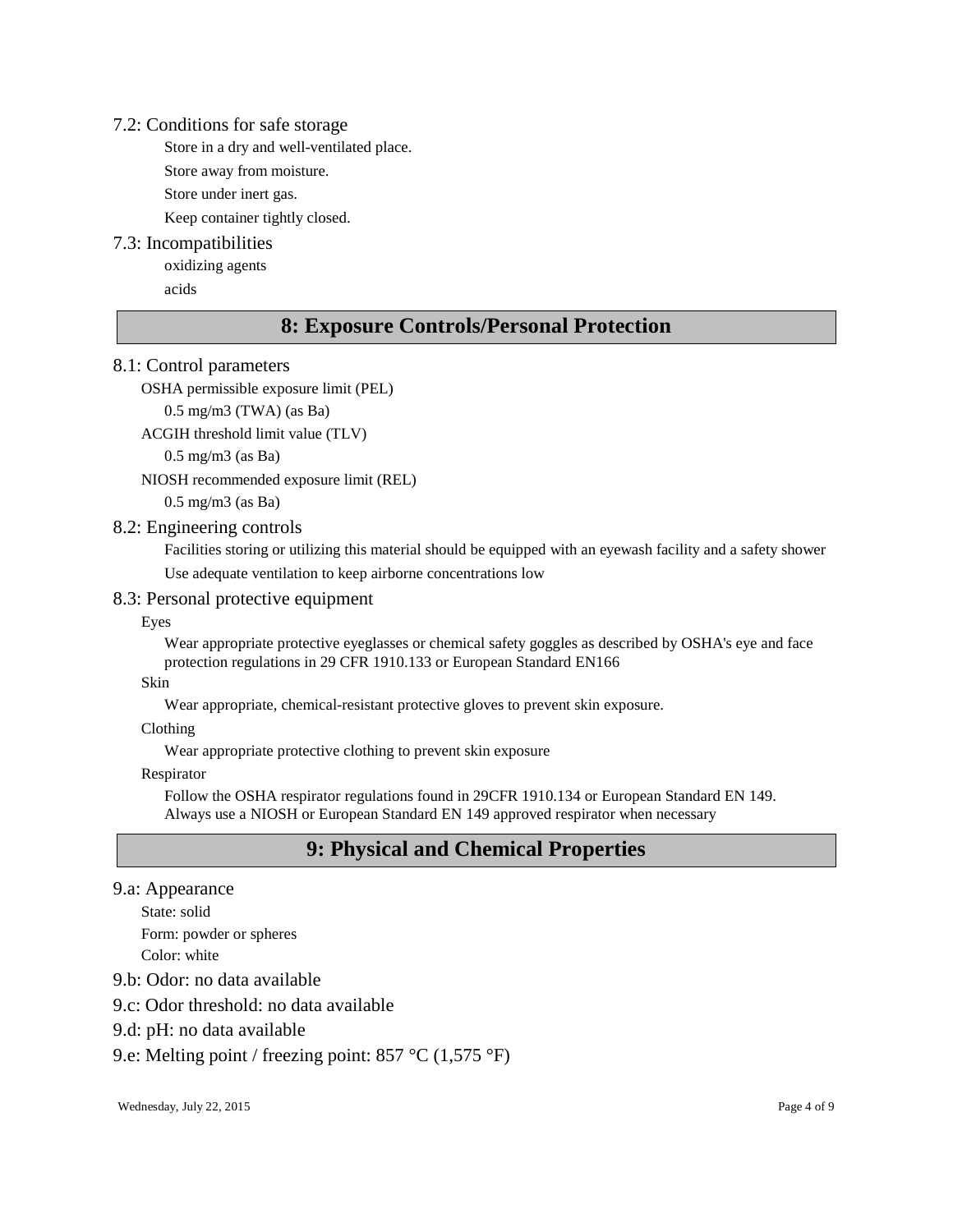- 9.f: Initial boiling point and range: 1,835 °C (3,335 °F
- 9.g: Flashpoint: no data available
- 9.h: Evaporation rate: no data available
- 9.i: Flammability (solid, gas): no data available
- 9.j: Upper/lower flammability or explosive limits: no data available
- 9.k: Vapor pressure: no data available
- 9.l: Vapor density: no data available
- 9.m: Relative density: 4.78 g/cm3
- 9.n: Water Solubility: 92.2 g/100 mL (0°C)
- 9.o: Partition coefficient: n-octanol/water: no data available
- 9.p: Auto-ignition temperature: no data available
- 9.q: Decomposition temperature: no data available
- 9.r: Viscosity: no data available

# **10: Stability and Reactivity**

# 10.1: Reactivity

no data available

- 10.2: Chemical stability Stable under recommended storage conditions.
- 10.3: Possibility of hazardous reactions no data available
- 10.4: Conditions to avoid exposure to water

In the event of fire: see section 5

10.5: Incompatible materials

See section 7.3.

# 10.6: Hazardous decomposition products In the event of fire: see section 5.2 Other decomposition products - no data available

# **11: Toxicological Information**

# 11.1: Toxicity data

Acute toxicity - Oral Harmful if swallowed. Acute toxicity - Dermal no data available Acute toxicity - Inhalation Harmful if inhaled. Skin corrosion/irritation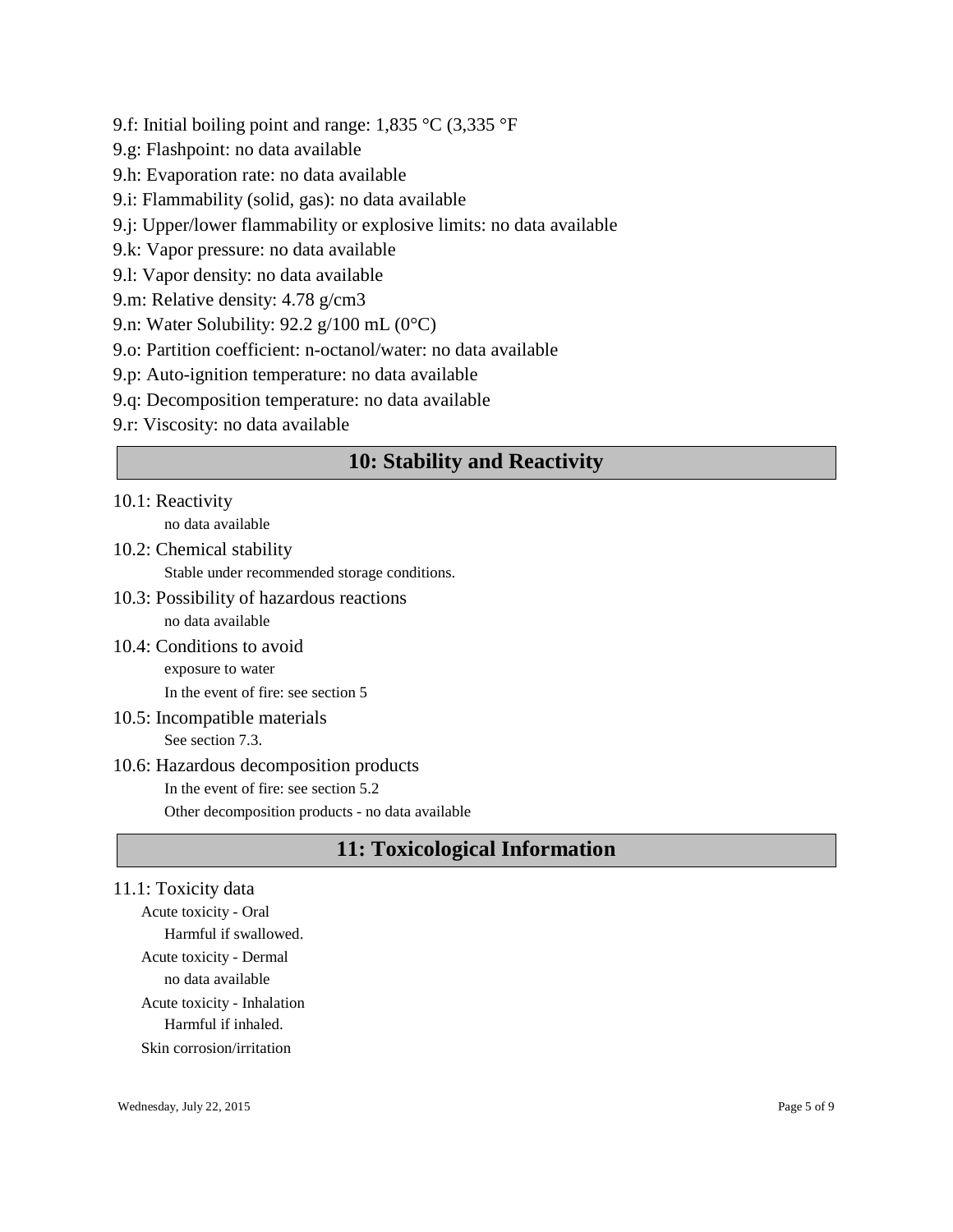no data available Eye damage/irritation No data available. Respiratory irritation No data available.

Germ cell mutagenicity

no data available

Reproductive toxicity

no data available

Specific organ toxicity - single exposure

No data available.

Specific organ toxicity - repeated exposure

No data available.

#### Aspiration hazard

No data available.

Additional information

No data available.

ACGIH carcinogenicity

The ACGIH has not identified any component of this product present at levels greater than or equal to 0.1% as a probable, possible or confirmed human carcinogen.

#### IARC carcinogenicity

The IARC has not identified any component of this product present at levels greater than or equal to 0.1% as a probable, possible or confirmed human carcinogen.

NTP carcinogenicity

The NTP has not identified any component of this product present at levels greater than or equal to 0.1% as a probable, possible or confirmed human carcinogen.

#### OSHA carcinogenicity

OSHA has not identified any component of this product present at levels greater than or equal to 0.1% as a probable, possible or confirmed human carcinogen.

#### 11.2: Routes of exposure

See section 2.2

skin

oral

eyes

11.3: Symptoms of exposure

See section 4.2

#### 11.4: Delayed and immediate effects of esposure

Inorganic bromides may lead to depression, emaciation and in severe cases psychosis and severe mental deterioration. Bromoderma, a bromine rash, often occurs from prolonged exposure and usually occurs on the face resembling acne or furnuclosis.

To the best of our knowledge the toxicological properties have not been thoroughly investigated.

# **12: Ecological Information**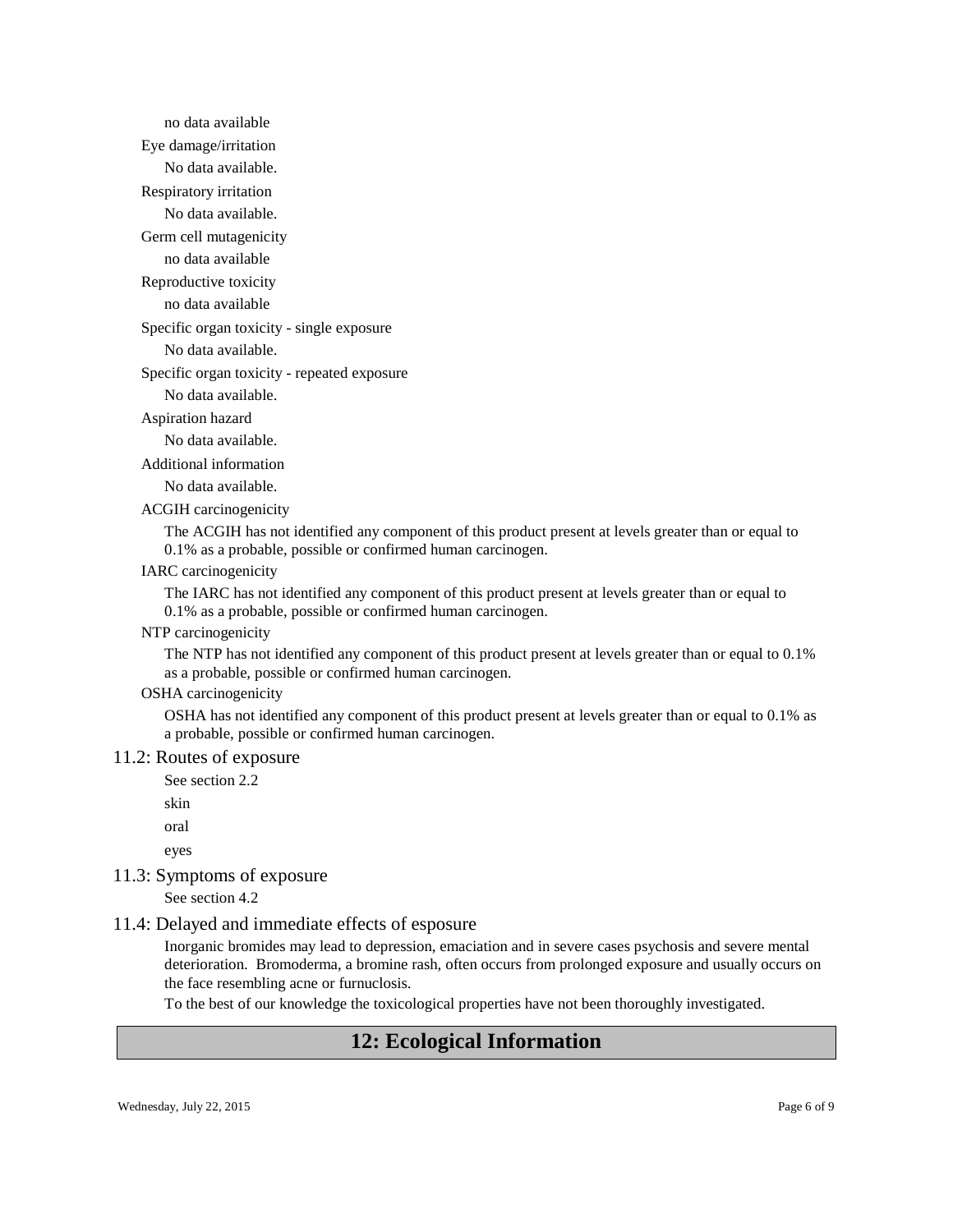#### 12.1: Ecotoxicity

- Toxicity to fish
	- No data available

Toxicity to daphnia and other aquatic invertebrates

No data available

Toxicity to algae/bacteria

No data available

- 12.2: Persistence and degradability no data available
- 12.3: Bioaccumulative potential

no data available

- 12.4: Mobility in soil
- no data available 12.5: Other effects

no data available

# **13: Disposal Considerations**

- 13.1: Waste treatment methods No data available
- 13.2: Safe handling See section 7.1 .
- 13.3: Product disposal

Contact a licensed professional waste disposal service to dispose of this material.

13.4: Packaging disposal

Dispose of as unused product.

# **14: Transport Information**

# 14.1: DOT(US)

UN Number: 1564

Proper Shipping Name: Barium compounds, n.o.s. (Barium bromide) Packing Group: II Shipping Class(es): 6.1

Marine Pollutant: No

# 14.2: IMDG

UN Number: 1564 Proper Shipping Name: Barium compounds, n.o.s. (Barium bromide) Packing Group: II Shipping Class(es): 6.1 Marine Pollutant: No

# 14.3: IATA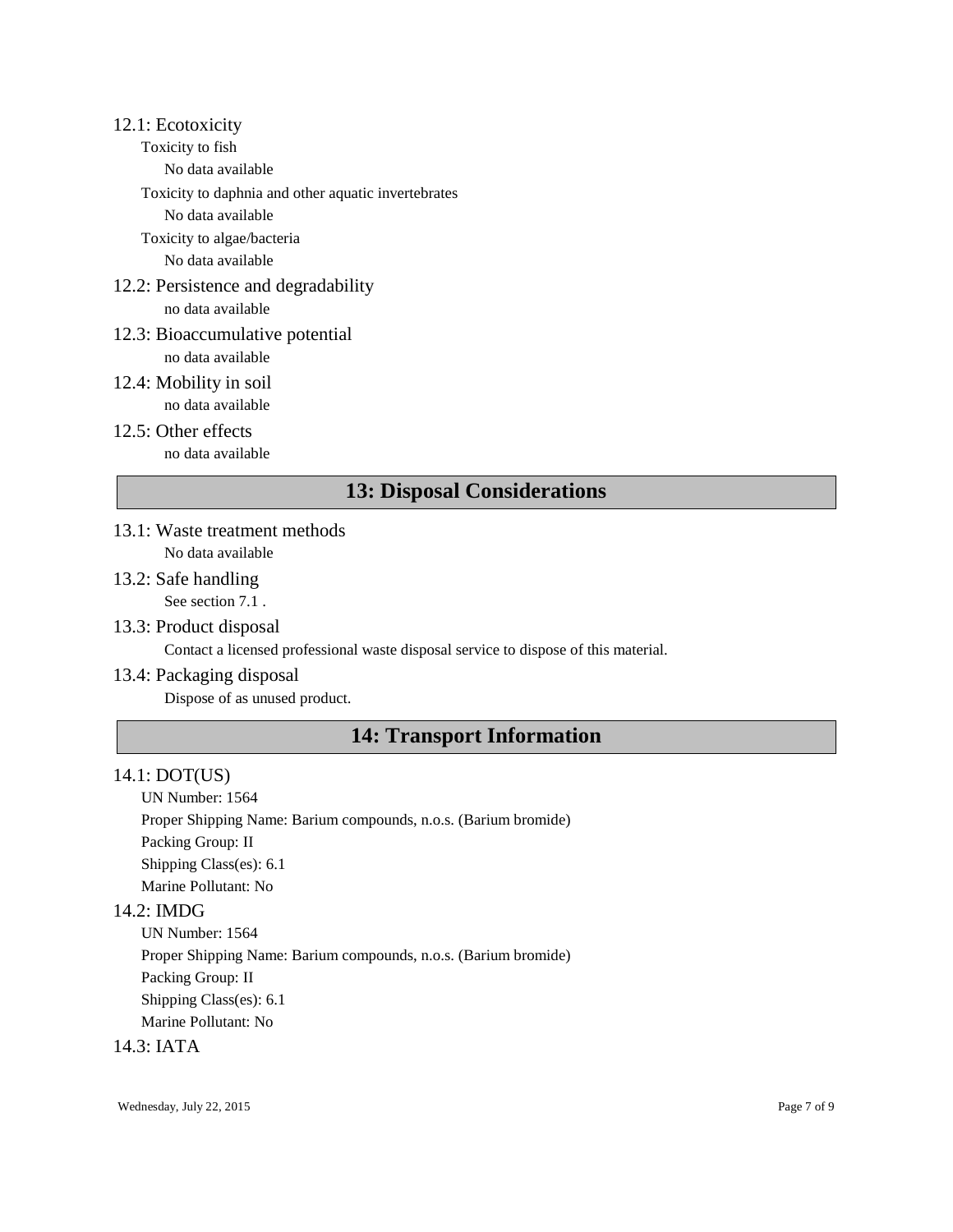UN Number: 1564 Proper Shipping Name: Barium compounds, n.o.s. (Barium bromide) Packing Group: II Shipping Class(es): 6.1

# 14.4: Special Shipping Precautions

None

# **15: Regulatory Information**

#### 15.1: TSCA inventory

This material is listed on the TSCA inventory.

#### 15.2: SARA 302 components

This material is not subject to the reporting requirements of SARA Title III, Section 302.

#### 15.3: SARA 313 components

This material is subject to the reporting requirements of SARA Title III, Section 313.

#### 15.4: SARA 313/312 hazards

Acute health hazard.

Chronic health hazard.

### 15.5: Other information

Pennsylvania Right To Know Components -This product contains materials listed on the Pennsylvania Right to Know list

California Prop. 65 Components - This product does not contain any chemicals known to State of California to cause cancer, birth defects, or any other reproductive harm.

Massachusetts Right To Know Components - This product contains materials listed on the Massachusetts Right to Know list

New Jersey Right To Know Components -This product contains materials listed on the New Jersey Right to Know list

# **16: Additional Information**

#### 16.1: NFPA

Health: 2 Fire: 0 Reactivity: 0 Special:

#### 16.2: HMIS

Health: 2 Chronic: \* Flammability: 0 Physical Hazard: 0

#### 16.3: Disclaimers

The information herein is believed to be accurate and reliable as of the date compiled. However, APL Engineered Materials, Inc. makes no representation, warranty, or guarantee of any kind with respect to the information on this data sheet or any use of the product based upon this information.